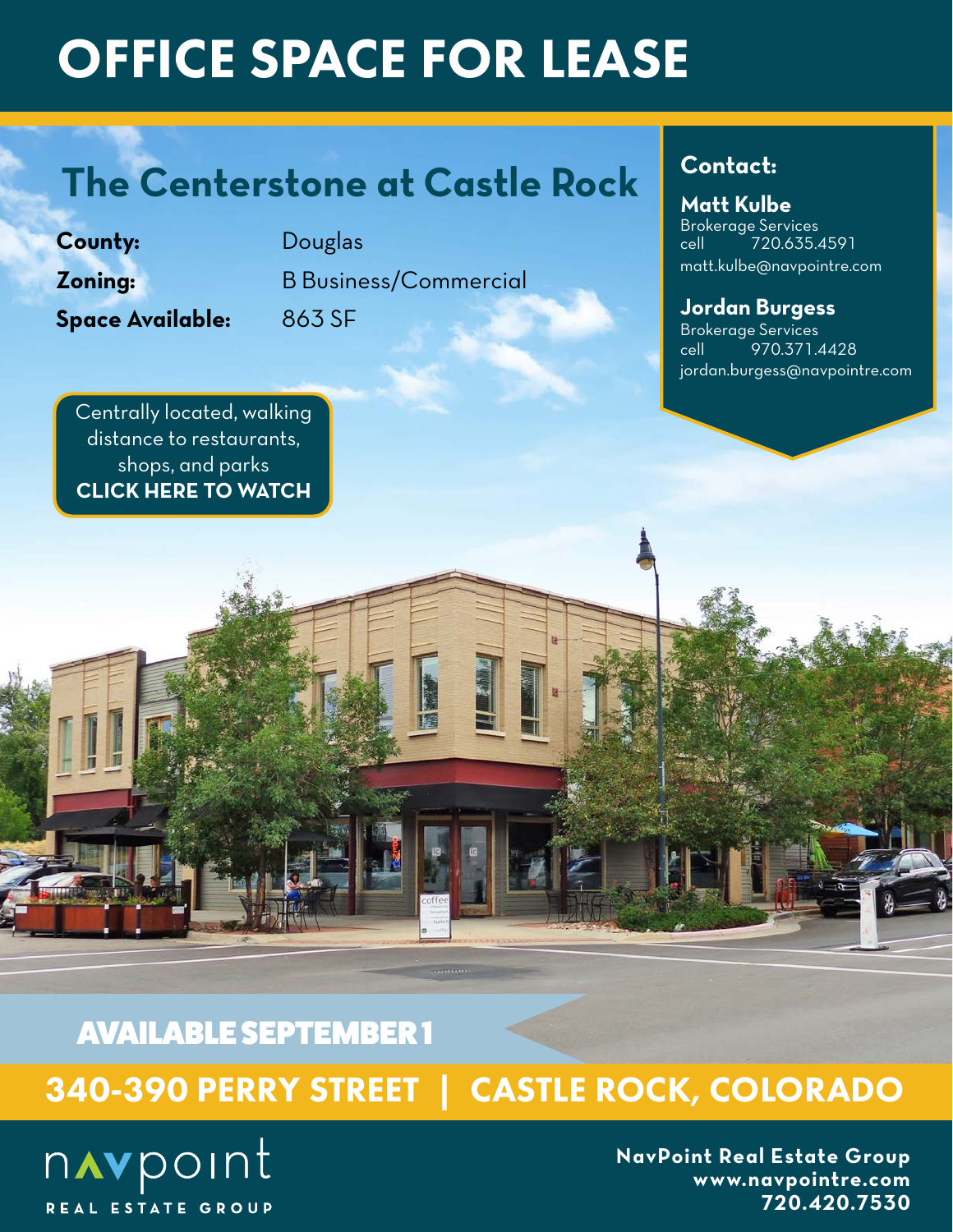**Suite 260**

- º Located in the heart of downtown, adjacent to the Castle Rock Fire house
- º Street level retail shops with 2nd floor office space
- º Excellent access to I-25

**Perry Street**

- º Great exposure to both vehicular and pedestrian traffic
- º Walking distance to retail & restaurants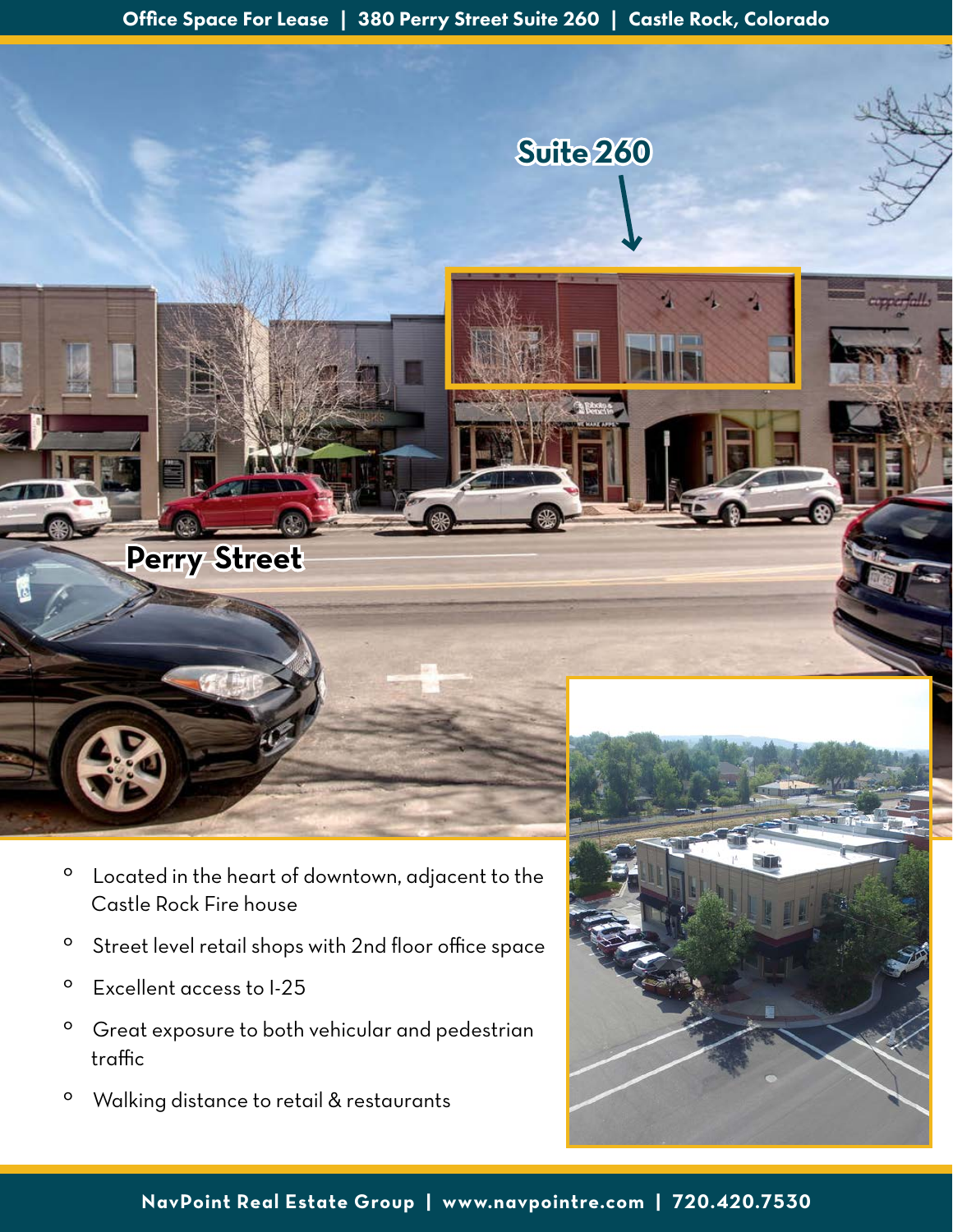### 380 Perry Street Suite 260





| <b>AVAILABILITY</b> |        |  |  |
|---------------------|--------|--|--|
| Suite               | SF     |  |  |
| 260                 | 863 SF |  |  |

### **Lease Rate: \$28.00/SF Modified Gross**

- <sup>o</sup> 2nd Level Office overlooking Perry Street in Downtown Castle Rock
- º Functional Small Office Space features Reception Area, 2 Private Offices, and in-suite restroom
- º Plenty of natural light
- Opportunity to become a part of incredible tenant mix within building